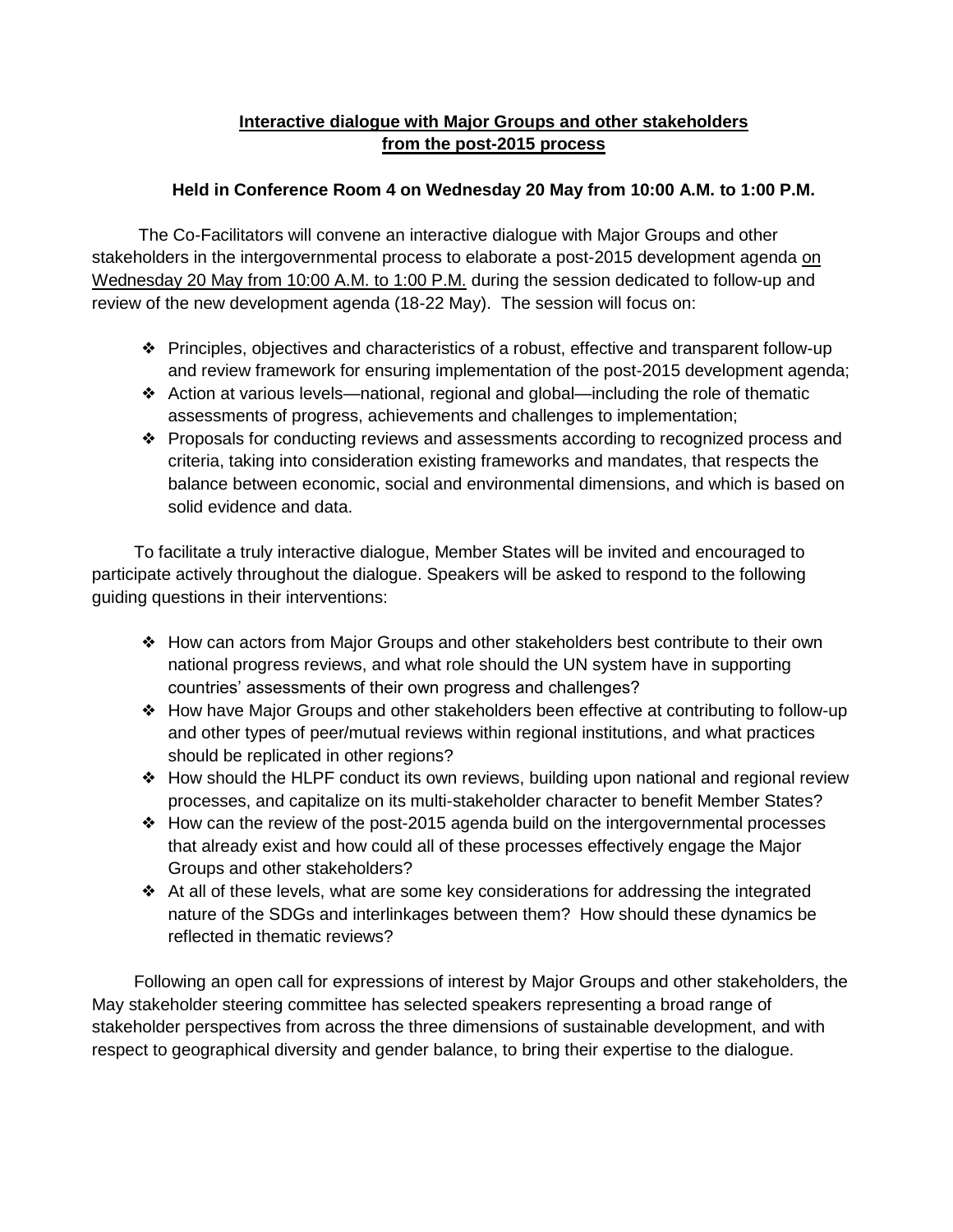*Participants are requested to limit their interventions to 2 minutes each, and kindly provide a written copy of their remarks in advance to lavan@un.org in order to facilitate simultaneous interpretation. Statements will be available on the meeting website.*

| Agenda:     |                                                                                                                                                                                                                                                                                                                                                                                                                                                             |
|-------------|-------------------------------------------------------------------------------------------------------------------------------------------------------------------------------------------------------------------------------------------------------------------------------------------------------------------------------------------------------------------------------------------------------------------------------------------------------------|
| 10:00-10:05 | Welcome by Co-Facilitators (5 minutes)                                                                                                                                                                                                                                                                                                                                                                                                                      |
| 10:05-12:55 | Follow-up and review                                                                                                                                                                                                                                                                                                                                                                                                                                        |
|             | Remarks by representatives from Major Groups and other stakeholders<br>(2 minutes each)                                                                                                                                                                                                                                                                                                                                                                     |
|             | Ms. Agnes Leina Ntikaampi, Illaramatak Community Concerns, as part of<br>Tebtebba Foundation (Major Group for Indigenous Peoples)<br>Ms. Kate Donald, Center for Economic and Social Rights<br>$\bullet$<br>Ms. Nana Koomah Brown-Orleans, Trade Unions Congress - Ghana (Major<br>$\bullet$<br>Groups for Workers and Trade Unions)<br>Ms. Veronica Robledo, WWF Columbia<br>$\bullet$<br>Mr. Samuel Mensah-Baah, VSO West and Central Africa<br>$\bullet$ |
|             | <b>Responses by Member States</b> (2 minutes each)                                                                                                                                                                                                                                                                                                                                                                                                          |
|             | > Ms. Riitta Reich, Post-2015 Coordinator, Ministry for Foreign Affairs of<br>Finland<br>$\triangleright$ H.E. Mr. Hahn Choonghee, Deputy Permanent Representative of the<br>Republic of Korea to the United Nations                                                                                                                                                                                                                                        |
|             | Remarks by representatives of Major Groups and other stakeholders<br>(2 minutes each)                                                                                                                                                                                                                                                                                                                                                                       |
|             | Ms. Cristina Diez, ATD Fourth World (Major Group for NGOs)<br>Ms. Arpita Das, Asian-Pacific Resource and Research Centre for Women, as<br>part of Post-2015 Women's Coalition<br>Ms. Betty Wamala Mugabi, Beyond 2015 and World Vision East Africa<br>$\bullet$<br>Region<br>Ms. Margaret Batty, WaterAid<br>Mr. Ari Eisenstat, DRÆM VENTURES as part of the International Chamber of<br>Commerce                                                           |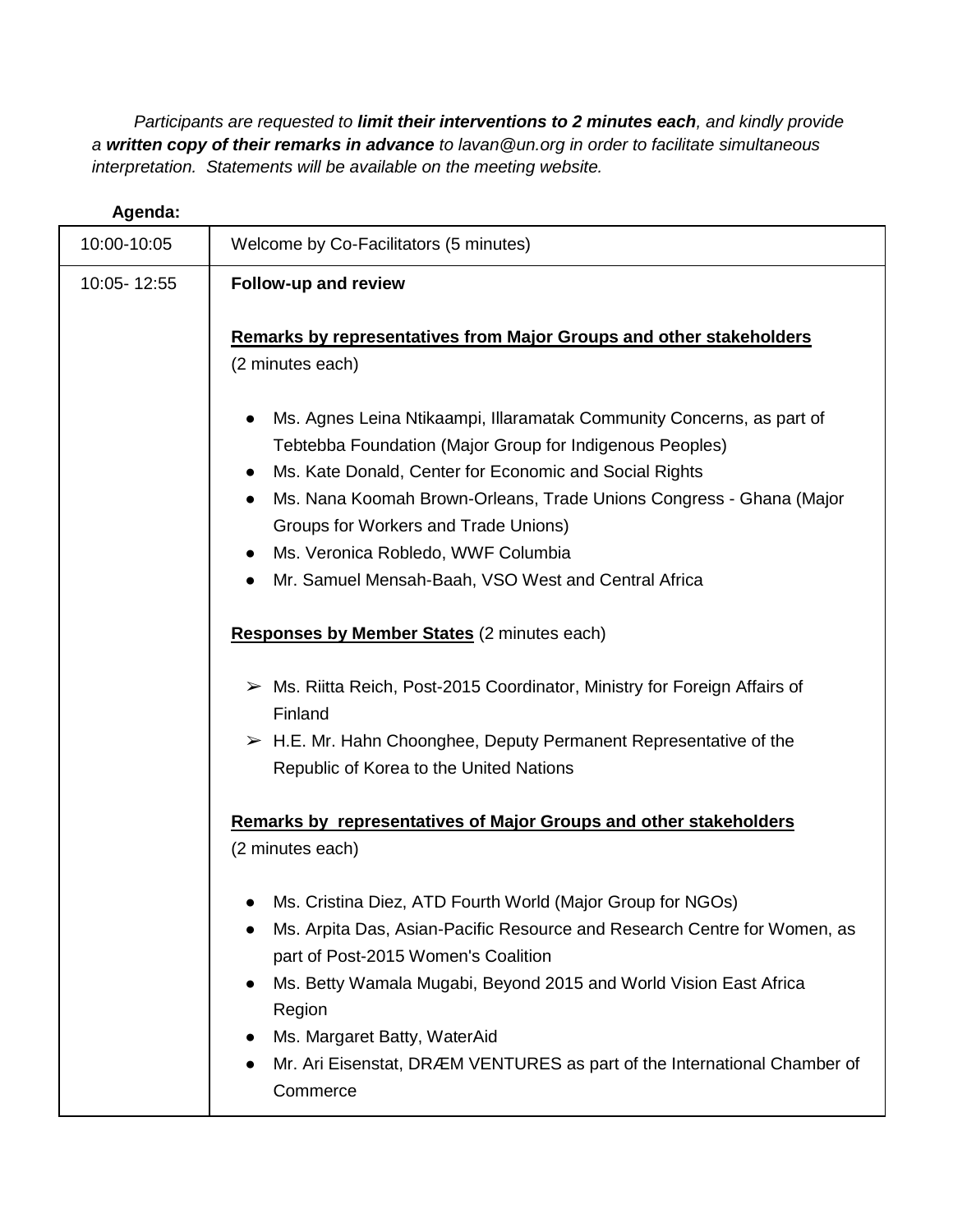